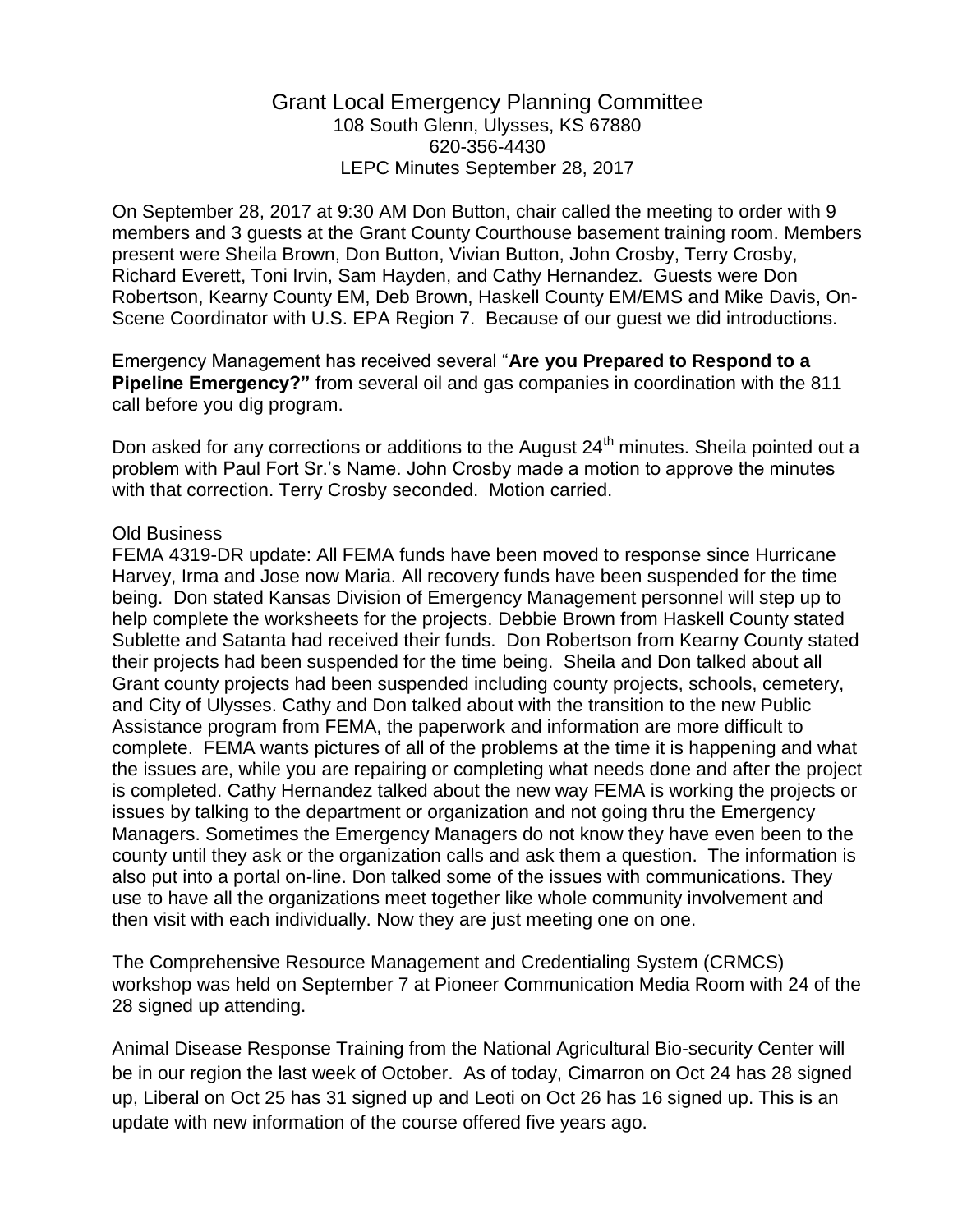## Page 2 LEPC Meeting September 28, 2017

The KEMA Conference September 12th to 15th was attended by fourteen out of the eighteen counties in our region. Some of the information from the conference covered the changes to the FEMA Public Assistance; a guide on How to Conduct a Training and Exercise Planning Workshop (TEPW); information on the Center for Medicare and Medicaid Services (CMS) and their Emergency Preparedness Regulations for Health Care Providers; Crisis Public Information in a Small Community; and the Kansas State Animal Response Team.

## New Business

No new spill reports on WebEOC as of September 27<sup>th</sup>.

**ESF** 10 was reviewed: We looked at updates to the Spill Reporting information, phone numbers and what happens when you call the Spill Reporting number, the data base on WebEOC for the Form A; Kansas Fire Marshall's information on the Hot-Line for HazMat and how it works, Chemtrec Information, the checklist for when you call and what happens when you call their number; updated some of the information from the 2012 LEPC Handbook to the 2014 LEPC Handbook; some grammar and spelling issues; and some new or updated attachments for the File Archives. After review, LEPC members including the coordinating and primary agencies for ESF10 approved the changes.

After discussing some of the regulations on the Heath facilities from the Center for Medicare and Medicaid Services (CMS) and the new guide for the **Training and Exercise Planning Workshop (TEPW) the committee decided to move the date to October 12th at** 9:30am. When we complete the Workshop we will hold the LEPC meeting. Terry Crosby with EMS stated we all need to know each other's training, planning and exercise requirements to more effectively plan and train.

Mike Davis, EPA, demonstrated the EPA's interactive web mapping application that is available to counties to help with planning and response. He stated it was put together after the West Texas event and to help "Play Better Together". He showed some of the information that is available on the map and how to get approved to utilize the mapping system. He also wanted to make sure communities know that EPA is available to assist and to participate in exercise and have Regional Response Teams (RRTs). During an event the EPA has to be requested thru the state.

Upcoming training: ICS 400 Olathe October 3-4, Lenexa October 12-13 or in Salina October 26-27 and Dec 14-15 Quinter Dec 6-7; G 300 Intermediate ICS, Salina October 24-25 and Dec 12-13 Quinter Oct 18-19; Lawrence Oct 26-27; KS132 Exercise Design course for Discussion based exercises-Topeka Oct 3-5; G191 Incident Command System/ EOC Dec 6 Newton; L449 Incident Command System Curricular Train-the-trainer Olathe Oct 31-Nov 3; PER-304 Social Media for Natural Disaster Response and